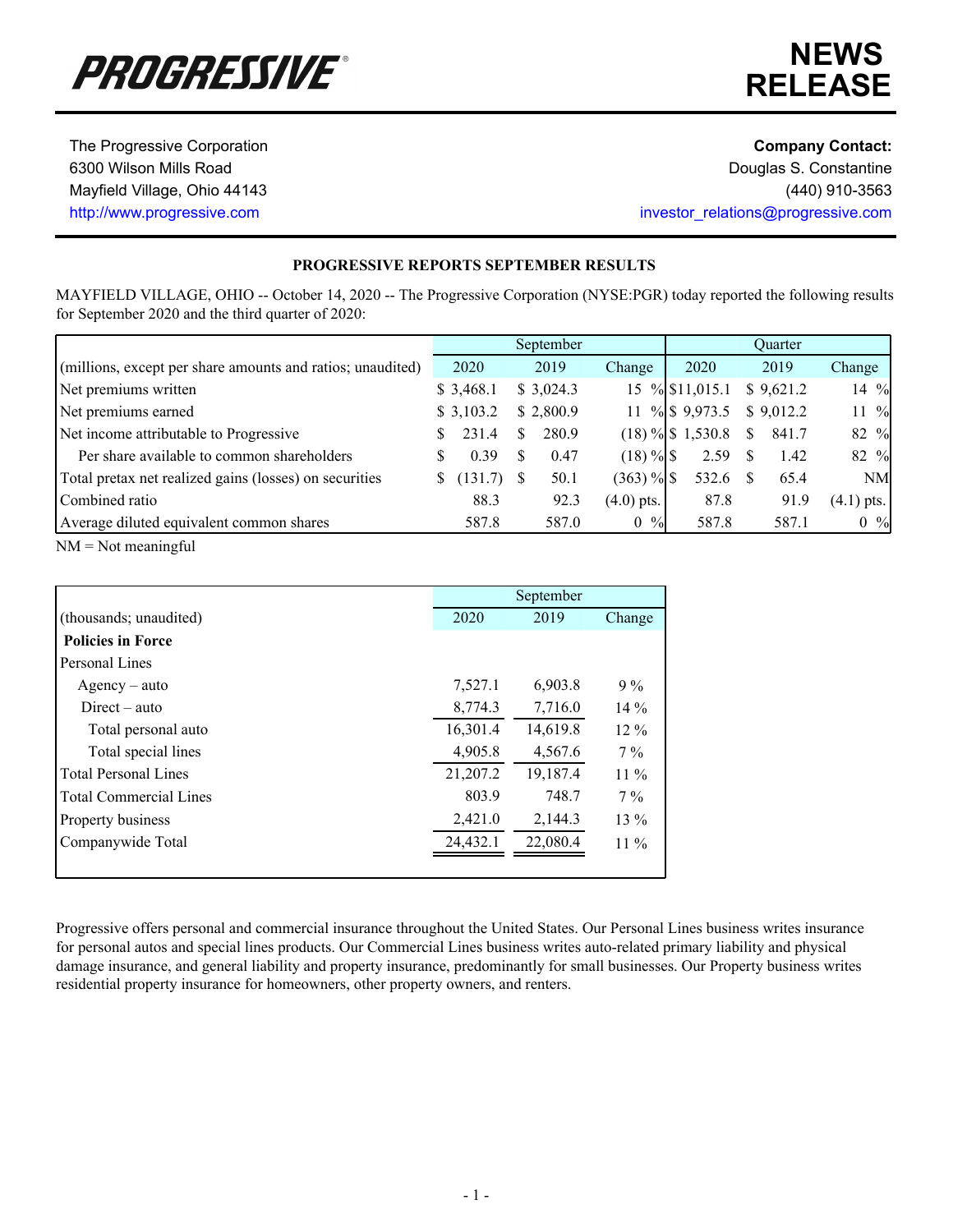### **THE PROGRESSIVE CORPORATION AND SUBSIDIARIES COMPREHENSIVE INCOME STATEMENT**

**September 2020**

(millions) (unaudited)

|                                                                  | Current<br><b>Month</b> |         | <b>Comments on Monthly Results1</b>        |
|------------------------------------------------------------------|-------------------------|---------|--------------------------------------------|
| Net premiums written                                             |                         | 3,468.1 |                                            |
| Revenues:                                                        |                         |         |                                            |
| Net premiums earned                                              | \$                      | 3,103.2 |                                            |
| Investment income                                                |                         | 75.4    |                                            |
| Net realized gains (losses) on securities:                       |                         |         |                                            |
| Net realized gains (losses) on security sales                    |                         | 34.0    |                                            |
| Net holding period gains (losses) on securities                  |                         | (165.7) |                                            |
| Total net realized gains (losses) on securities                  |                         | (131.7) |                                            |
| Fees and other revenues                                          |                         | 48.5    |                                            |
| Service revenues                                                 |                         | 17.0    |                                            |
| Total revenues                                                   |                         | 3,112.4 |                                            |
| Expenses:                                                        |                         |         |                                            |
| Losses and loss adjustment expenses                              |                         | 2,073.2 |                                            |
| Policy acquisition costs                                         |                         | 260.5   |                                            |
| Other underwriting expenses                                      |                         | 450.5   |                                            |
| Policyholder credit expense                                      |                         | 3.1     | Represents additional policyholder credits |
| Investment expenses                                              |                         | 1.5     | issued to personal auto customers.         |
| Service expenses                                                 |                         | 15.7    |                                            |
| Interest expense                                                 |                         | 18.8    |                                            |
| Total expenses                                                   |                         | 2,823.3 |                                            |
|                                                                  |                         |         |                                            |
| Income before income taxes                                       |                         | 289.1   |                                            |
| Provision for income taxes                                       |                         | 57.7    |                                            |
| Net income                                                       |                         | 231.4   |                                            |
| Other comprehensive income (loss)                                |                         |         |                                            |
| Changes in:                                                      |                         |         |                                            |
| Total net unrealized gains (losses) on fixed-maturity securities |                         | (62.7)  |                                            |
| Net unrealized losses on forecasted transactions                 |                         | 0.1     |                                            |
| Other comprehensive income (loss)                                |                         | (62.6)  |                                            |
| Total comprehensive income                                       |                         | 168.8   |                                            |

<sup>1</sup>See the Monthly Commentary at the end of this release for additional discussion. For a description of our financial reporting and accounting policies, see Note 1 to our 2019 audited consolidated financial statements included in our 2019 Shareholders' Report, which can be found at www.progressive.com/annualreport.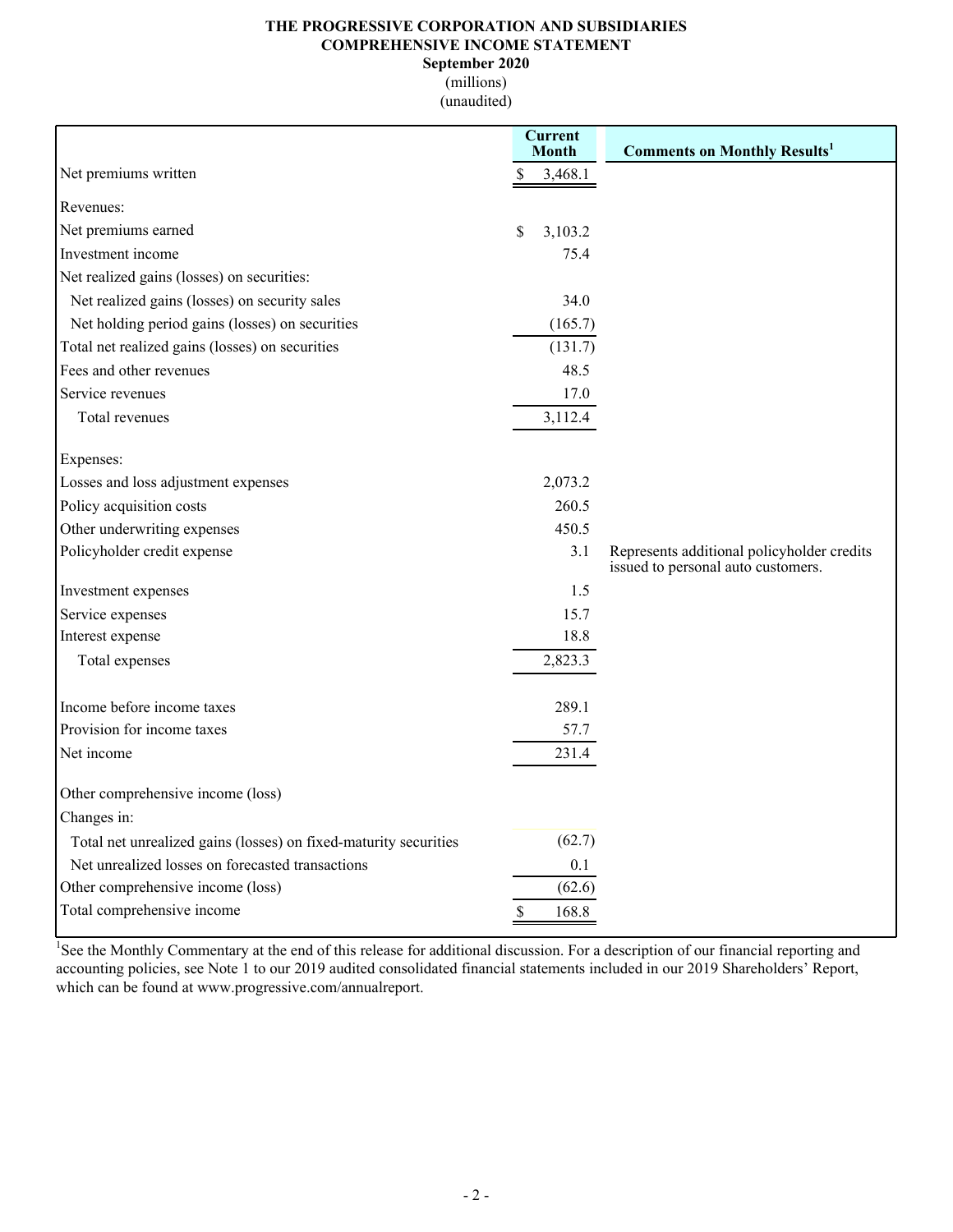## **THE PROGRESSIVE CORPORATION AND SUBSIDIARIES COMPREHENSIVE INCOME STATEMENTS September 2020**

(millions)

(unaudited)

|                                                                  | <b>Year-to-Date</b> |                           |          |                |
|------------------------------------------------------------------|---------------------|---------------------------|----------|----------------|
|                                                                  | 2020                |                           | 2019     | % Change       |
| Net premiums written                                             | \$<br>31,026.4      | $\$$                      | 27,987.6 | 11             |
| Revenues:                                                        |                     |                           |          |                |
| Net premiums earned                                              | \$<br>29,052.8      | $\$$                      | 26,296.7 | 10             |
| Investment income                                                | 715.5               |                           | 777.2    | (8)            |
| Net realized gains (losses) on securities:                       |                     |                           |          |                |
| Net realized gains (losses) on security sales                    | 771.1               |                           | 185.3    | 316            |
| Net holding period gains (losses) on securities                  | 98.7                |                           | 536.9    | (82)           |
| Net impairment losses recognized in earnings                     | $\boldsymbol{0}$    |                           | (62.4)   | (100)          |
| Total net realized gains (losses) on securities                  | 869.8               |                           | 659.8    | 32             |
| Fees and other revenues                                          | 434.8               |                           | 403.4    | $\,$ 8 $\,$    |
| Service revenues                                                 | 169.4               |                           | 144.1    | 18             |
| Total revenues                                                   | 31,242.3            |                           | 28,281.2 | 10             |
| Expenses:                                                        |                     |                           |          |                |
| Losses and loss adjustment expenses                              | 18,189.7            |                           | 18,323.4 | (1)            |
| Policy acquisition costs                                         | 2,413.5             |                           | 2,200.7  | 10             |
| Other underwriting expenses                                      | 4,179.7             |                           | 3,643.0  | 15             |
| Policyholder credit expense                                      | 1,062.4             |                           | $\theta$ | <b>NM</b>      |
| Investment expenses                                              | 14.5                |                           | 18.3     | (21)           |
| Service expenses                                                 | 154.7               |                           | 132.1    | 17             |
| Interest expense                                                 | 160.8               |                           | 142.3    | 13             |
| Total expenses                                                   | 26,175.3            |                           | 24,459.8 | 7              |
| Income before income taxes                                       | 5,067.0             |                           | 3,821.4  | 33             |
| Provision for income taxes                                       | 1,046.7             |                           | 916.0    | 14             |
| Net income                                                       | 4,020.3             |                           | 2,905.4  | 38             |
| Net (income) loss attributable to noncontrolling interest (NCI)  | $\mathbf{0}$        |                           | (5.9)    | (100)          |
| Net income attributable to Progressive                           | 4,020.3             |                           | 2,899.5  | 39             |
| Other comprehensive income (loss)                                |                     |                           |          |                |
| Changes in:                                                      |                     |                           |          |                |
| Total net unrealized gains (losses) on fixed-maturity securities | 605.6               |                           | 636.6    | (5)            |
| Net unrealized losses on forecasted transactions                 | 0.6                 |                           | 0.6      | $\overline{0}$ |
| Other comprehensive income (loss)                                | 606.2               |                           | 637.2    | (5)            |
| Other comprehensive (income) loss attributable to NCI            | $\boldsymbol{0}$    |                           | (5.8)    | (100)          |
| Total comprehensive income attributable to Progressive           | \$<br>4,626.5       | $\boldsymbol{\mathsf{S}}$ | 3,530.9  | 31             |

 $NM = Not Meaningful$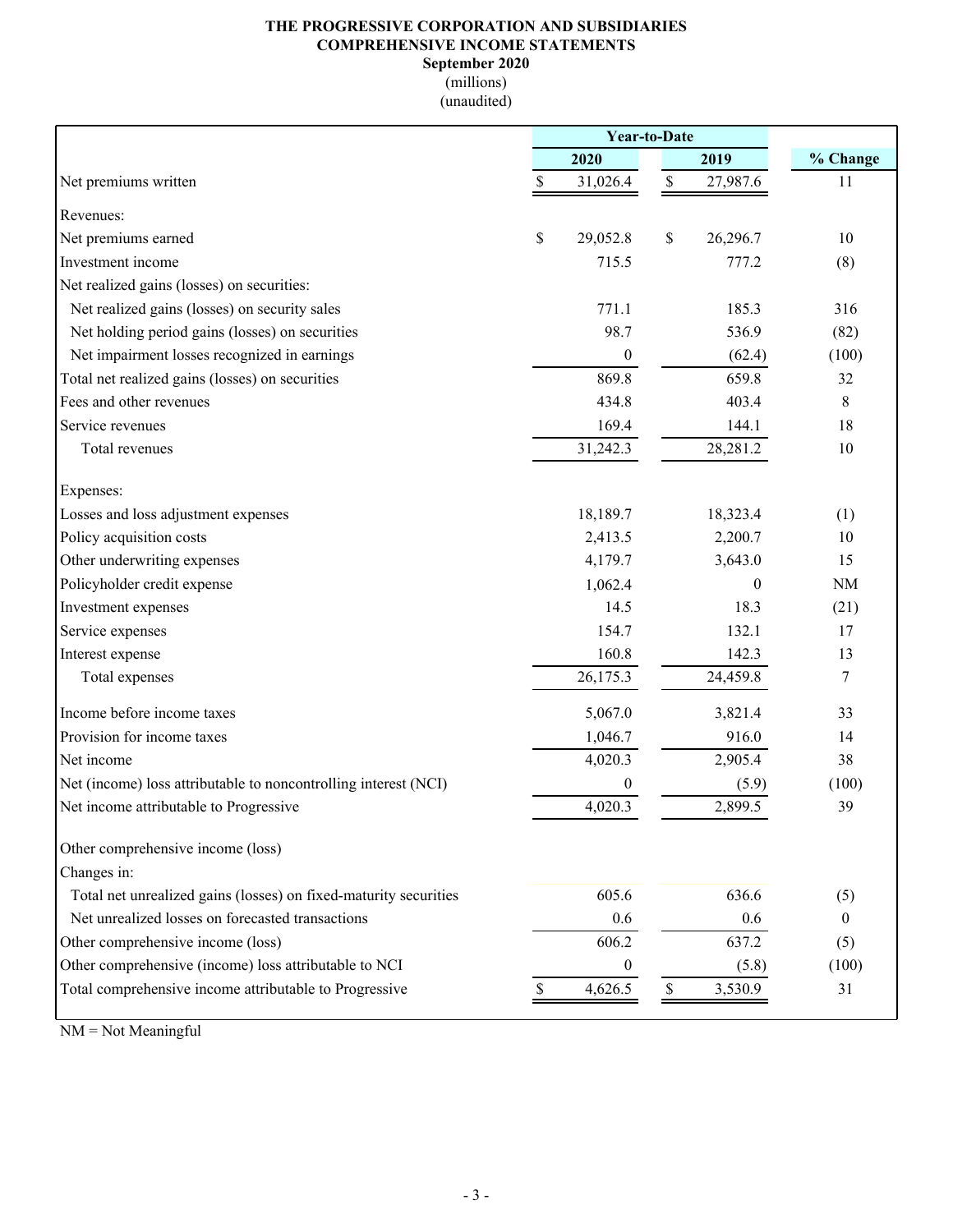## **THE PROGRESSIVE CORPORATION AND SUBSIDIARIES COMPUTATION OF NET INCOME AND COMPREHENSIVE INCOME PER SHARE**

**&**

**INVESTMENT RESULTS**

**September 2020**

(millions – except per share amounts)

(unaudited)

The following table sets forth the computation of per share results:

|                                                          |              | <b>Current</b> |    | <b>Year-to-Date</b> |               |         |  |  |  |  |  |
|----------------------------------------------------------|--------------|----------------|----|---------------------|---------------|---------|--|--|--|--|--|
|                                                          | <b>Month</b> |                |    | 2020                | 2019          |         |  |  |  |  |  |
|                                                          |              |                |    |                     |               |         |  |  |  |  |  |
| Net income attributable to Progressive                   | \$           | 231.4          | \$ | 4,020.3             | $\mathcal{S}$ | 2,899.5 |  |  |  |  |  |
| Less: Preferred share dividends                          |              | 2.2            |    | 20.1                |               | 20.1    |  |  |  |  |  |
| Net income available to common shareholders              | \$           | 229.2          | \$ | 4,000.2             | \$            | 2,879.4 |  |  |  |  |  |
| Per common share:                                        |              |                |    |                     |               |         |  |  |  |  |  |
| Basic                                                    | \$           | 0.39           | \$ | 6.84                | \$            | 4.93    |  |  |  |  |  |
| Diluted                                                  | \$           | 0.39           | \$ | 6.81                | \$            | 4.90    |  |  |  |  |  |
| Comprehensive income attributable to Progressive         | \$           | 168.8          | \$ | 4,626.5             | \$            | 3,530.9 |  |  |  |  |  |
| Less: Preferred share dividends                          |              | 2.2            |    | 20.1                |               | 20.1    |  |  |  |  |  |
| Comprehensive income attributable to common shareholders | S            | 166.6          | \$ | 4,606.4             | \$            | 3,510.8 |  |  |  |  |  |
| Per common share:                                        |              |                |    |                     |               |         |  |  |  |  |  |
| Diluted                                                  | \$           | 0.28           | \$ | 7.84                | \$            | 5.98    |  |  |  |  |  |
| Average common shares outstanding - Basic                |              | 585.2          |    | 584.9               |               | 583.7   |  |  |  |  |  |
| Net effect of dilutive stock-based compensation          |              | 2.6            |    | 2.8                 |               | 3.6     |  |  |  |  |  |
| Total average equivalent common shares - Diluted         |              | 587.8          |    | 587.7               |               | 587.3   |  |  |  |  |  |

| The following table sets forth the investment results for the period: |              |         |              |
|-----------------------------------------------------------------------|--------------|---------|--------------|
|                                                                       | Current      |         | Year-to-Date |
|                                                                       | <b>Month</b> | 2020    | 2019         |
| Fully taxable equivalent (FTE) total return:                          |              |         |              |
| Fixed-income securities                                               | $0.0\%$      | $5.8\%$ | $5.6\%$      |
| Common stocks                                                         | $(3.8)\%$    | 5.8%    | 19.5%        |
| Total portfolio                                                       | $(0.3)\%$    | $5.7\%$ | $6.7\%$      |
| Pretax annualized investment income book yield                        | $2.2\%$      | $2.5\%$ | $3.1\%$      |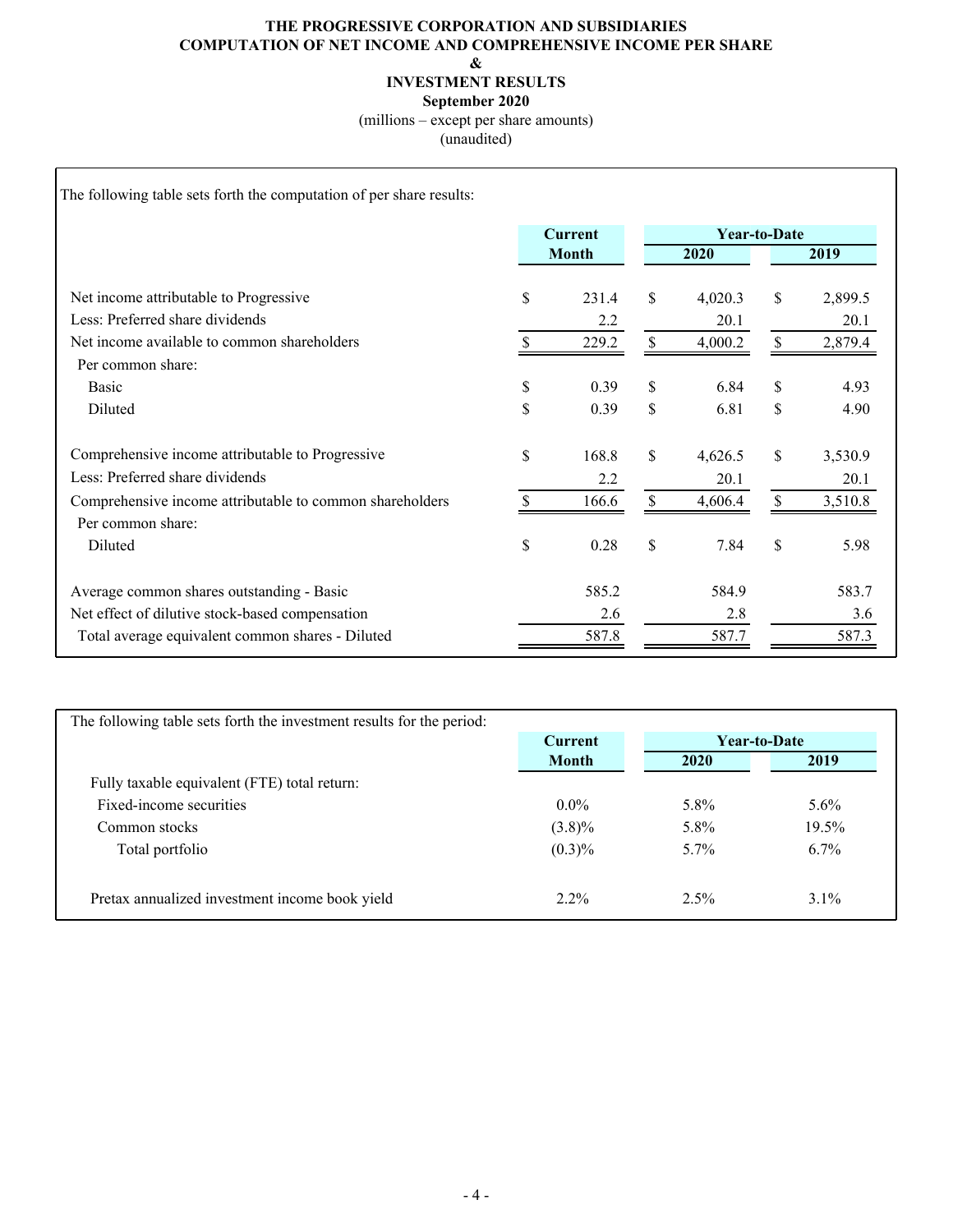# **THE PROGRESSIVE CORPORATION AND SUBSIDIARIES SUPPLEMENTAL INFORMATION**

**September 2020**

(\$ in millions) (unaudited)

|                                         |               |                   | <b>Current Month</b>           |                  |                       |                  |               |              |
|-----------------------------------------|---------------|-------------------|--------------------------------|------------------|-----------------------|------------------|---------------|--------------|
|                                         |               |                   |                                |                  | <b>Commercial</b>     |                  |               |              |
|                                         |               |                   | <b>Personal Lines Business</b> |                  | <b>Lines</b>          | <b>Property</b>  |               | Companywide  |
|                                         |               | <b>Agency</b>     | <b>Direct</b>                  | <b>Total</b>     | Business <sup>1</sup> | <b>Business</b>  |               | <b>Total</b> |
| Net Premiums Written                    | $\mathsf{\$}$ | $1,311.1$ \$      | $1,402.2$ \$                   | 2,713.3 \$       | 591.2 \$              | $163.6$ \$       |               | 3,468.1      |
| % Growth in NPW                         |               | 10%               | 12%                            | 11%              | 36%                   | 14%              |               | 15%          |
| Net Premiums Earned                     | \$            | $1,236.0$ \$      | 1,334.7 \$                     | 2,570.7 \$       | 386.4 \$              | 146.1 S          |               | 3,103.2      |
| % Growth in NPE                         |               | $8\%$             | 13%                            | 11%              | 12%                   | 12%              |               | 11%          |
| <b>GAAP Ratios</b>                      |               |                   |                                |                  |                       |                  |               |              |
| Loss/LAE ratio                          |               | 66.8              | 66.5                           | 66.6             | 63.9                  | 77.9             |               | 66.8         |
| Expense ratio                           |               | 18.8              | 22.9                           | 21.0             | 21.6                  | $29.8^{2}$       |               | 21.5         |
| Combined ratio                          |               | 85.6              | 89.4                           | 87.6             | 85.5                  | $107.7^{2}$      |               | 88.3         |
| Net catastrophe loss ratio <sup>3</sup> |               |                   |                                | 1.6              | 0.4                   | 25.1             |               | 2.6          |
| Actuarial Adjustments <sup>4</sup>      |               |                   |                                |                  |                       |                  |               |              |
| Reserve Decrease/(Increase)             |               |                   |                                |                  |                       |                  |               |              |
| Prior accident years                    |               |                   |                                |                  |                       |                  | \$            | 3.9          |
| Current accident year                   |               |                   |                                |                  |                       |                  |               | (1.0)        |
| Calendar year actuarial adjustment      | \$            | $2.5 \text{ }$ \$ | $4.4 \text{ } $$               | 6.9 <sup>°</sup> | $(6.6)$ \$            | 2.6 <sup>°</sup> |               | 2.9          |
| <b>Prior Accident Years Development</b> |               |                   |                                |                  |                       |                  |               |              |
| Favorable/(Unfavorable)                 |               |                   |                                |                  |                       |                  |               |              |
| Actuarial adjustment                    |               |                   |                                |                  |                       |                  | $\mathsf{\$}$ | 3.9          |
| All other development                   |               |                   |                                |                  |                       |                  |               | 2.8          |
| Total development                       |               |                   |                                |                  |                       |                  | S.            | 6.7          |
| Calendar year loss/LAE ratio            |               |                   |                                |                  |                       |                  |               | 66.8         |
| Accident year loss/LAE ratio            |               |                   |                                |                  |                       |                  |               | 67.0         |

<sup>1</sup>During fiscal September, we generated new and renewal transportation network company (TNC) policies that increased net premiums written \$114 million, compared to \$88 million in the same period last year. In addition, we continued to recognize substantial growth in the for-hire trucking business reflecting greater demand for shipping services in light of the pandemic.

 $2$ Included in both the expense ratio and combined ratio is 3.2 points of amortization expense predominately associated with the acquisition of a controlling interest in ARX. Excluding these additional expenses, the Property business would have reported an expense ratio of 26.6 and a combined ratio of 104.5.

<sup>3</sup>Represents catastrophe losses incurred during the period, including the impact of reinsurance, as a percent of net premiums earned. The majority of the gross catastrophe losses during the month were due to Hurricane Sally and the west coast wildfires. During September, we recorded a reinsurance recoverable of approximately \$65 million, bringing the year-to-date recoverable to \$135 million, under our catastrophe aggregate excess of loss reinsurance program; the 2020 catastrophe losses and associated allocated loss adjustment expenses (ALAE) in the Property business from these events exceeded the \$375 million annual retention threshold under this agreement during August.

<sup>4</sup>Represents adjustments solely based on our normally scheduled actuarial reviews. For our Property business, the actuarial reserving methodology includes changes to catastrophe losses, while the reviews in our vehicle businesses do not include catastrophes.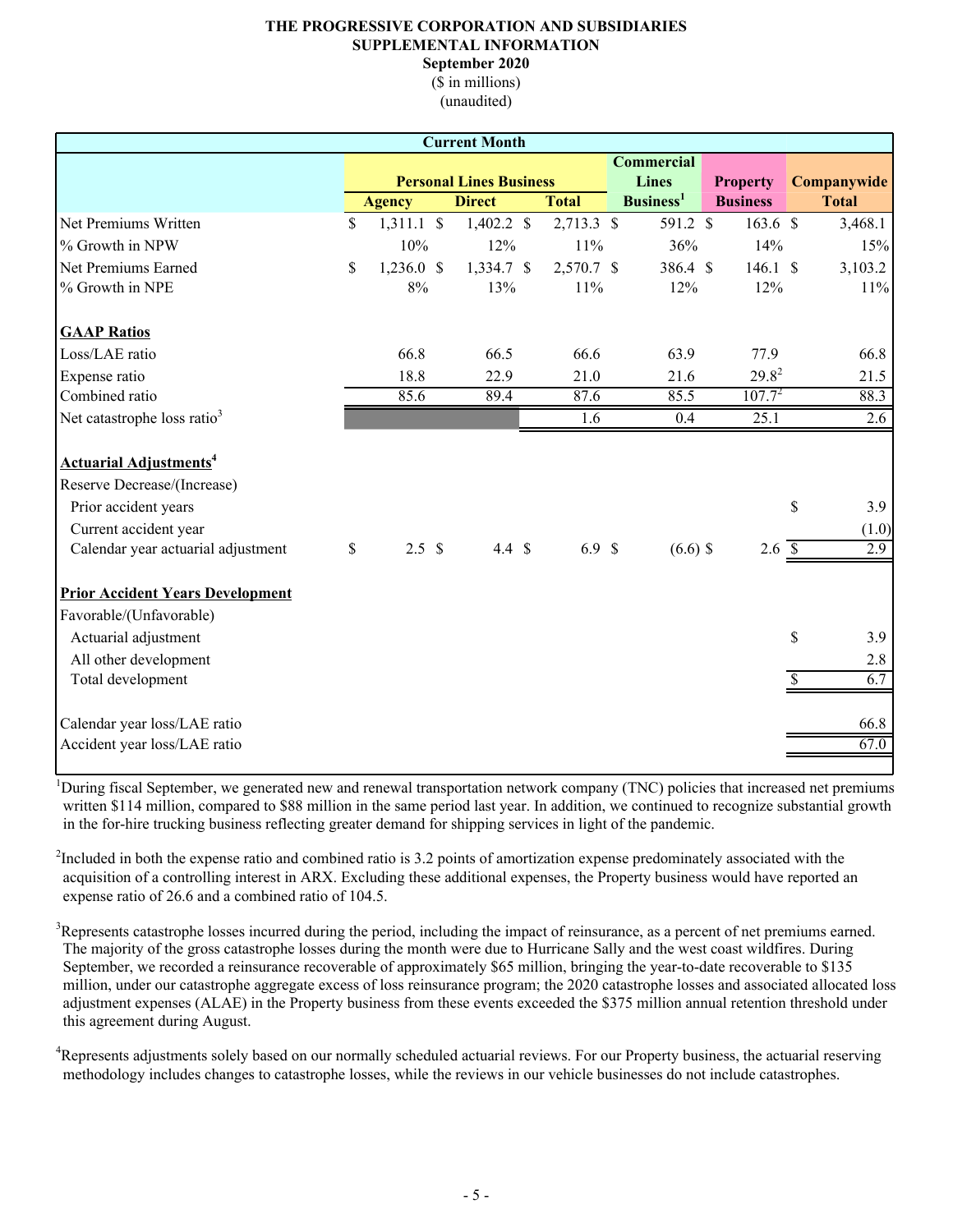# **THE PROGRESSIVE CORPORATION AND SUBSIDIARIES SUPPLEMENTAL INFORMATION**

**September 2020**

(\$ in millions) (unaudited)

|                                                                                                                                                                |               |               | <b>Year-to-Date</b>            |               |                   |                    |                    |                       |
|----------------------------------------------------------------------------------------------------------------------------------------------------------------|---------------|---------------|--------------------------------|---------------|-------------------|--------------------|--------------------|-----------------------|
|                                                                                                                                                                |               |               |                                |               | <b>Commercial</b> |                    |                    |                       |
|                                                                                                                                                                |               |               | <b>Personal Lines Business</b> |               | <b>Lines</b>      | <b>Property</b>    |                    | Companywide           |
|                                                                                                                                                                |               | <b>Agency</b> | <b>Direct</b>                  | <b>Total</b>  | <b>Business</b>   | <b>Business</b>    |                    | <b>Total</b>          |
| Net Premiums Written                                                                                                                                           | \$            | 12,382.9 \$   | 13,257.2 \$                    | $25,640.1$ \$ | 3,949.1 \$        | $1,437.2$ \$       |                    | 31,026.4              |
| % Growth in NPW                                                                                                                                                |               | 8%            | 13%                            | 11%           | 11%               | 13%                |                    | 11%                   |
| Net Premiums Earned                                                                                                                                            | \$            | 11,749.3 \$   | $12,470.1$ \$                  | 24,219.4 \$   | 3,532.8 \$        | $1,300.6$ \$       |                    | 29,052.8              |
| % Growth in NPE                                                                                                                                                |               | $8\%$         | 12%                            | 10%           | 11%               | 14%                |                    | 10%                   |
| <b>GAAP Ratios</b>                                                                                                                                             |               |               |                                |               |                   |                    |                    |                       |
| Loss/LAE ratio                                                                                                                                                 |               | 61.6          | 60.8                           | 61.2          | 64.1              | 84.7               |                    | 62.6                  |
| Expense ratio                                                                                                                                                  |               | 23.5          | 26.1                           | 24.8          | 23.2              | 30.1 <sup>1</sup>  |                    | 24.9                  |
| Combined ratio                                                                                                                                                 |               | 85.1          | 86.9                           | 86.0          | 87.3              | 114.8 <sup>1</sup> |                    | 87.5                  |
| Net catastrophe loss ratio <sup>2</sup>                                                                                                                        |               |               |                                | 1.5           | 0.3               | 30.1               |                    | 2.6                   |
| <b>Actuarial Adjustments<sup>3</sup></b><br>Reserve Decrease/(Increase)<br>Prior accident years<br>Current accident year<br>Calendar year actuarial adjustment | $\mathcal{S}$ | 14.5 $$$      | $20.2 \text{ }$ \$             | 34.7 \$       | $(19.9)$ \$       | 33.2 \$            | $\mathbf{\hat{S}}$ | (2.2)<br>50.2<br>48.0 |
| <b>Prior Accident Years Development</b>                                                                                                                        |               |               |                                |               |                   |                    |                    |                       |
| Favorable/(Unfavorable)                                                                                                                                        |               |               |                                |               |                   |                    |                    |                       |
| Actuarial adjustment                                                                                                                                           |               |               |                                |               |                   |                    | \$                 | (2.2)                 |
| All other development                                                                                                                                          |               |               |                                |               |                   |                    |                    | (113.9)               |
| Total development                                                                                                                                              |               |               |                                |               |                   |                    | \$.                | (116.1)               |
| Calendar year loss/LAE ratio                                                                                                                                   |               |               |                                |               |                   |                    |                    | 62.6                  |
| Accident year loss/LAE ratio                                                                                                                                   |               |               |                                |               |                   |                    |                    | 62.2                  |

<sup>1</sup>Included in both the expense ratio and combined ratio is 3.3 points of amortization expense predominately associated with the acquisition of a controlling interest in ARX. Excluding these additional expenses, the Property business would have reported an expense ratio of 26.8 and a combined ratio of 111.5.

<sup>2</sup>Represents catastrophe losses incurred during the period, including the impact of reinsurance, as a percent of net premiums earned.

<sup>3</sup>Represents adjustments solely based on our normally scheduled actuarial reviews. For our Property business, the actuarial reserving methodology includes changes to catastrophe losses, while the reviews in our vehicle businesses do not include catastrophes.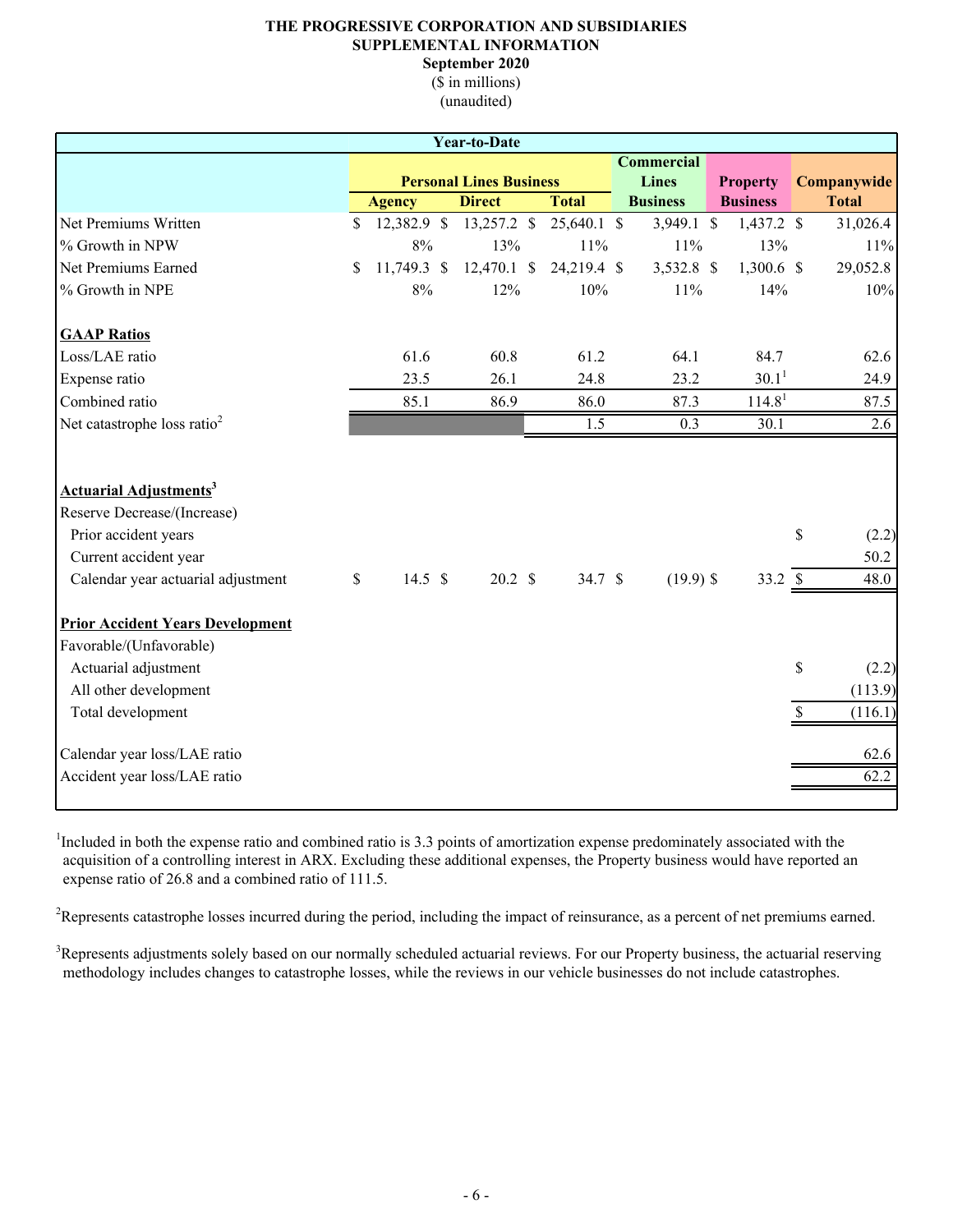# **THE PROGRESSIVE CORPORATION AND SUBSIDIARIES**

## **BALANCE SHEET AND OTHER INFORMATION**

(millions - except per share amounts)

(unaudited)

|                                                                                            | September<br>2020 |
|--------------------------------------------------------------------------------------------|-------------------|
| <b>CONDENSED GAAP BALANCE SHEET:</b>                                                       |                   |
| Investments, at fair value:                                                                |                   |
| Available-for-sale securities:                                                             |                   |
| Fixed maturities <sup>1</sup> (amortized cost: \$35,082.8)                                 | S<br>36,313.5     |
| Short-term investments (amortized cost: \$4,667.8)                                         | 4,667.8           |
| Total available-for-sale securities                                                        | 40,981.3          |
| Equity securities:                                                                         |                   |
| Nonredeemable preferred stocks (cost: \$1,302.7)                                           | 1,323.2           |
| Common equities (cost: \$1,130.0)                                                          | 3,459.8           |
| Total equity securities                                                                    | 4,783.0           |
| Total investments <sup>2,3</sup>                                                           | 45,764.3          |
| Net premiums receivable                                                                    | 8,574.3           |
| Reinsurance recoverables (including \$3,804.3 on unpaid loss and LAE reserves)             | 3,987.3           |
| Deferred acquisition costs                                                                 | 1,265.0           |
| Goodwill and intangible assets                                                             | 638.2             |
| Other assets                                                                               | 2,661.7           |
| Total assets                                                                               | 62,890.8          |
| Unearned premiums                                                                          | \$<br>14,199.3    |
| Loss and loss adjustment expense reserves                                                  | 19,589.2          |
| Other liabilities <sup>2</sup>                                                             | 5,619.7           |
| Debt                                                                                       |                   |
| <b>Total liabilities</b>                                                                   | 5,395.4           |
|                                                                                            | 44,803.6          |
| Shareholders' equity                                                                       | 18,087.2          |
| Total liabilities and shareholders' equity                                                 | \$62,890.8        |
| Common shares outstanding                                                                  | 585.6             |
| Common shares repurchased - September                                                      | 0.08              |
| Average cost per common share                                                              | 93.99<br>\$       |
| Book value per common share                                                                | \$<br>30.04       |
| Trailing 12-month return on average common shareholders' equity                            |                   |
| Net income attributable to Progressive<br>Comprehensive income attributable to Progressive | 33.8%<br>36.7%    |
| Net unrealized pretax gains (losses) on fixed-maturity securities                          | \$<br>1,226.1     |
| Increase (decrease) from August 2020                                                       | \$<br>(79.3)      |
| Increase (decrease) from December 2019                                                     | \$<br>766.7       |
| Debt-to-total capital ratio                                                                | 23.0 %            |
| Fixed-income portfolio duration                                                            | 3.0               |
| Weighted average credit quality                                                            | AA-               |

<sup>1</sup> As of September 30, 2020, we held certain hybrid securities and recognized a change in fair value of \$4.6 million as a realized gain during the period we held these securities.

<sup>2</sup> At September 30, 2020, we had \$469.2 million of net unsettled security transactions classified in "other liabilities."

 $3$  Includes \$2.8 billion, net of unsettled security transactions, of investments in a consolidated, non-insurance subsidiary of the holding company.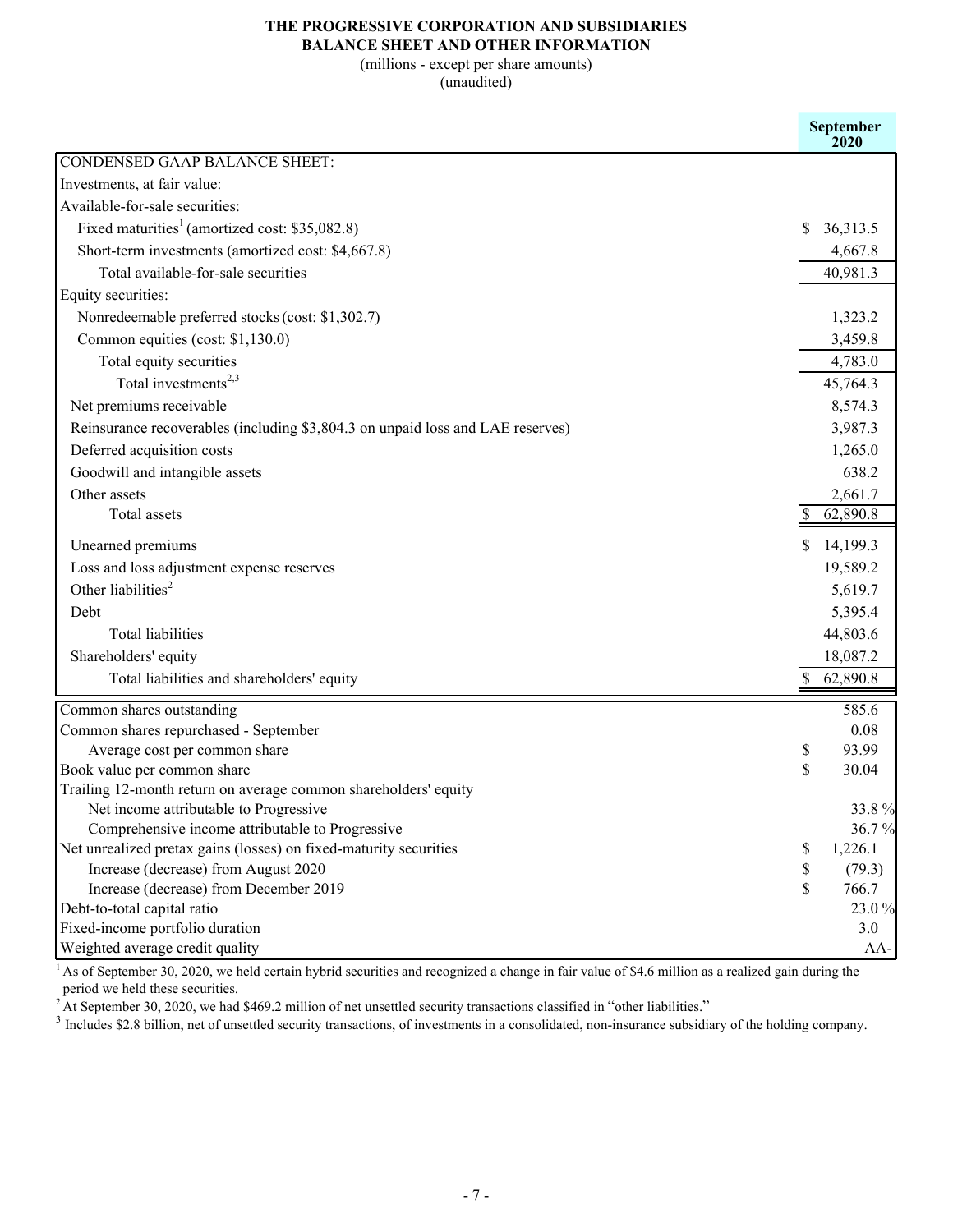#### **Monthly Commentary**

- Disclosure of monthly results often shows more variability in written premium growth rates than disclosure on a quarterly basis. The first two days of October, which historically are higher volume days, fell in fiscal September 2020, compared to fiscal October last year. Therefore, it may be more meaningful to review policy in force growth, which is not as impacted by the fiscal calendar, or to analyze written premium growth on a quarterly basis.
- Excluding the impact of catastrophe losses in both September 2020 and 2019, our companywide loss/LAE ratio was 5.4 points lower than September last year, in part reflecting continued lower auto accident frequency on a year-over-year basis.

#### **Events**

Our third quarter Investor Relations conference call is currently scheduled to be held on Wednesday, November 4, 2020, at 9:30 a.m. eastern time. Consistent with the prior 2020 Investor Relations calls, the third quarter call is scheduled to last 60 minutes and will consist of a question and answer session with Tricia Griffith, our CEO, and John Sauerland, our CFO. We are currently planning to file our Quarterly Report on Form 10-Q with the SEC on Tuesday, November 3, 2020. If the dates of our events, which are always subject to change, are rescheduled, we will announce the change in a press release as soon as practical and publish it on our investor website. Details regarding access to the teleconference, or any event changes, will be available at: https://investors.progressive.com/ events/default.aspx.

October results are currently planned to be released on Tuesday, November 24, 2020, before the market opens, which reflects additional time required to facilitate an orderly transition to a new general ledger software package.

#### **About Progressive**

The Progressive Group of Insurance Companies makes it easy to understand, buy and use auto insurance. Progressive offers choices so consumers can reach us whenever, wherever and however it's most convenient - online at progressive.com, by phone at 1-800- PROGRESSIVE, on a mobile device or in-person with a local agent.

Progressive provides insurance for personal and commercial autos and trucks, motorcycles, boats, recreational vehicles, and homes; it is the third largest auto insurer in the country, a leading seller of motorcycle and commercial auto insurance, and one of the top 15 homeowners insurance carriers.

Founded in 1937, Progressive continues its long history of offering shopping tools and services that save customers time and money, like Name Your Price®, Snapshot®, and HomeQuote Explorer®.

The Common Shares of The Progressive Corporation, the Mayfield Village, Ohio-based holding company, trade publicly at NYSE:PGR.